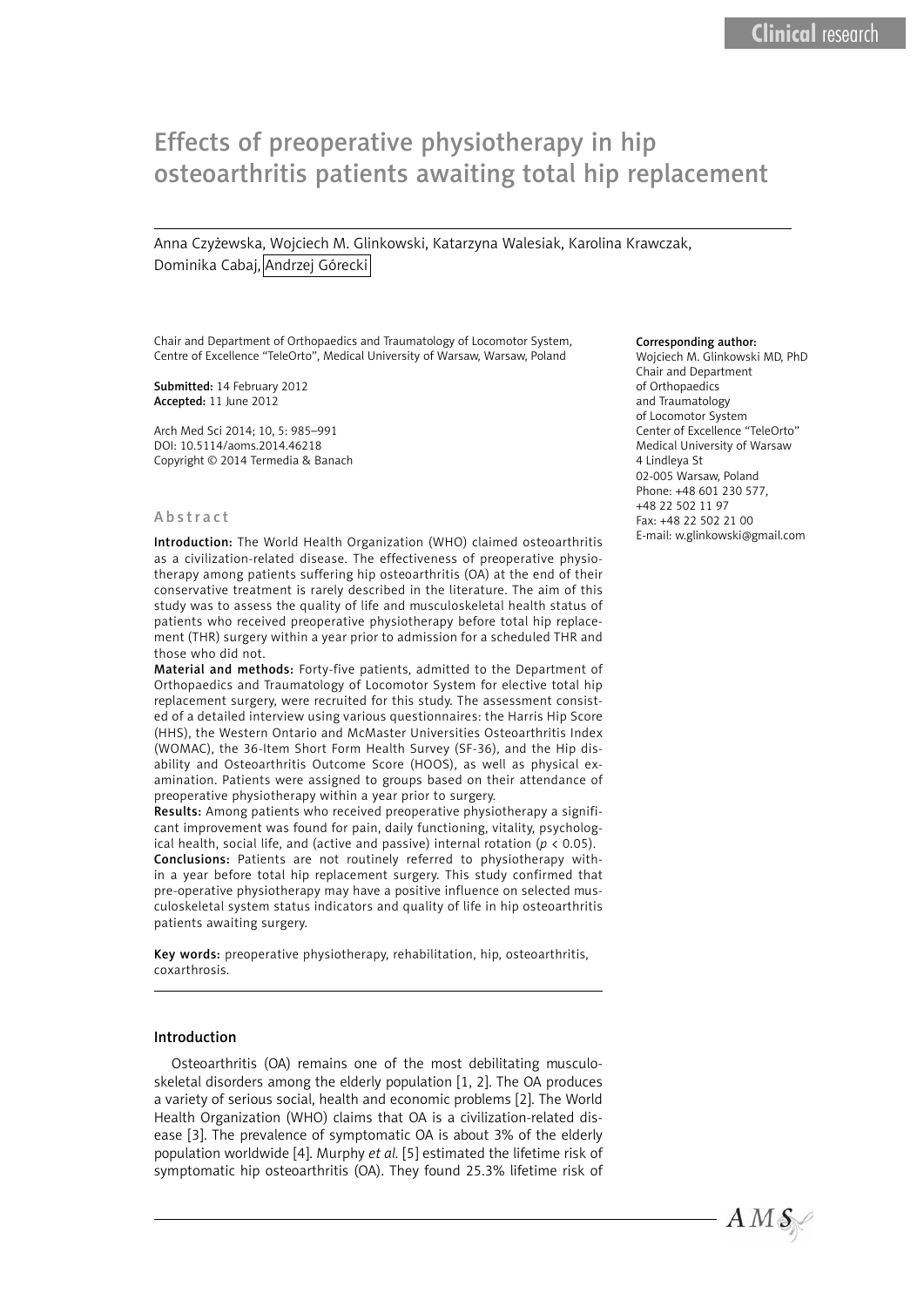symptomatic hip OA regardless of sex, race, highest educational attainment, and hip injury history.

It is estimated that OA occurs in 10% of males and 18% of females [6]. This degenerative disease occurs more frequently in hip and knee joints [6]. In the population over 75 years old approximately 10% suffers from hip OA [7]. Coxarthrosis usually presents in women over 50 years old [1, 2]. Delayed diagnosis of disease, and lack of treatment in its early stages, may lead to its rapid progress, which often delays recovery [2, 6, 8]. Patients complain about pain, a limited range of joint motion, decreased muscle strength, limited functional daily living, and decreased quality of life [9]. Patients at the end stage of conservative treatment suffer significant pain and disability. Degenerative characteristics of the disease and pain force the physician and patient to consider surgery [1, 10, 11]. The population of patients having undergone total hip replacement is large, rising yearly [12].

Physiotherapy is recommended for management of OA [2, 13, 14], in the preoperative period, as one of the treatment options [14, 15]. Twelve modalities are recommended by Osteoarthritis Research Society International (OARSI): education and self-management, regular telephone contact, referral to a physical therapist, aerobic, muscle strengthening and water-based exercises, weight reduction, walking aids, knee braces, footwear and insoles, thermal modalities, transcutaneous electrical nerve stimulation, and acupuncture [16]. Preoperative rehabilitation may significantly significantly enhance clinical status of patients suffering pulmonary diseases [17].

The effectiveness of preoperative physiotherapy among patients suffering from OA is not frequently described in the literature [6, 8, 14, 18–21].

The aim of the study was to assess the health status of patients in several domains of quality of life and physical measurements at the end of their conservative treatment, before total hip replacement surgery, depending on participation versus nonparticipation in preoperative physiotherapy.

# Material and methods

Forty-five patients, admitted to the Chair and Department of Orthopaedics and Traumatology of Locomotor System for total hip replacement (THR) surgery, were recruited to this study from January to May 2010. The study was approved by the Bioethical Committee and carried out in accordance with the International Ethical Guidelines and Declaration of Helsinki. Patients' data were analyzed according to their history of receiving preoperative physiotherapy and divided into two groups: preoperative physiotherapy "receivers" and "non-receivers". The disability and quality of life were assessed by general health and musculoskeletal status oriented questionnaires: Harris Hip Score (HHS) [22], Western Ontario and McMaster Universities Osteoarthritis Index (WOMAC) [23], Short Form 36 (SF-36) [24, 25], Hip disability and Osteoarthritis Outcome Score (HOOS) [26] and VAS (Visual Analogue Pain Scale). Patients were surveyed about their participation in preoperative physiotherapy, its duration, individual effectiveness and the willingness to continue physiotherapy in the postoperative period and the type of preoperative treatment. Their radiographs presented the hip OA severity 3 and 4 grade in Kellgren and Lawrence's scale. Patients were assigned to the preoperative physiotherapy "receivers" group if the physiotherapy programme duration was 35 days or longer.

The physical examination included the assessment of joint range of motion measured, the muscle strength, and lower extremity measurements (circumferences and lengths). Range of motion (ROM) of the hip was measured in degrees and muscle strength was scored accordingly to Lovett's scale. Circumferences were measured as follows: Gluteal 1 (P1) from the pubic symphysis to the greater trochanter, Gluteal 2 (P2) from the pubic symphysis to the intergluteal furrow. Femoral circumference 1 (U1) and 2 (U2) were measured at the largest circumference level of the thigh and at the vastus medialis obliquus level, respectively. Circumferences were measured in centimetres. The range of passive and active motion (ROM) and muscular strength were measured in flexion, extension, abduction, adduction, internal and external rotation. Differences in measured values were calculated for affected versus contralateral extremity. The clinical assessment was blindly performed regardless of the study group. All results were recorded in an Excel spreadsheet.

# Statistical analysis

Statistical analysis was performed using Statistica 9.0 (StatSoft) software. The distribution of variables was assessed using the Shapiro-Wilk test. The significance of differences was tested with Student's *t*-test and the non-parametric Mann-Whitney *U*-test.

# Results

In the group of 45 patients (32 females, and 13 males), 27 received preoperative physiotherapy whereas 18 did not. The average age of patients was 59 ±10.79 years). Females were at the average age of 58 years and males 64 years. The average waiting time before admission for the surgery was 14 months. Among physiotherapy "receivers" within one year before admission 24 (89%) received therapeutic exercises and 13 (48%) received physical therapy. Ten patients (37%) received therapeutic exercises combined with physi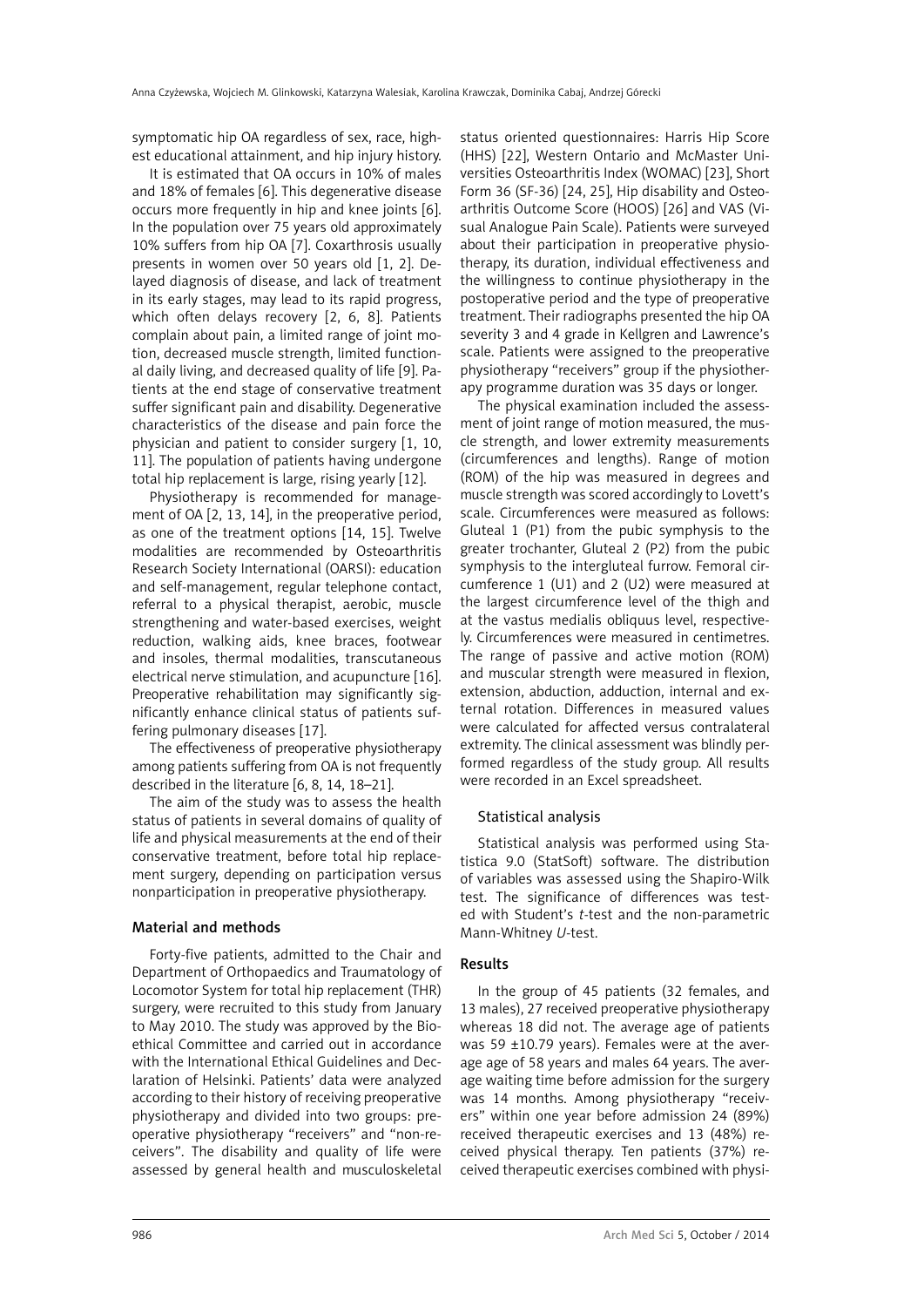cal therapy. Sixteen patients received preoperative physiotherapy at their own request and initiative (59%), and others (41%) were referred by a physician. Preoperative physiotherapies were given in various health care facilities as shown in Figure 1.

Three patients (11%) noticed a significant improvement in health status. Fourteen patients (52%) achieved little improvement after preoperative physiotherapy. Nine patients (32%) did not observe any difference in their overall health status and only 1 patient (4%) observed a slight deterioration. The average values and their standard deviations of scores from questionnaires obtained by patients are presented in Table I. The average scores were significantly better for the study group than the control group (except for the VAS scale).

Average values and standard deviations of the physical examination results for the study and control groups are shown in Table II. Significant differences of studied variables are shown in Table III.

Patients reported their current health status deterioration regardless of physiotherapy participation within 1 year prior to hospitalization in the SF-36 questionnaire.

Moreover, from among the "non-receivers", 15 (83.33%) patients expressed their interest in pre-



Figure 1. Facilities where patients received their preoperative physiotherapy

operative physiotherapy if given the opportunity. All patients expressed their interest in postoperative physiotherapy. Twenty patients (44.44%) presented their willingness to exercise at home under remote supervision and monitoring by a physiotherapist over the Internet (telerehabilitation).

# Discussion

The current study shows significant differences of selected variables representing health status and musculoskeletal condition gained after physiotherapy within 1 year of waiting for THR surgery.

Table I. Characteristics of scores obtained for the study group and the control group

| Variable                                                              | Investigated group ( $n = 27$ ) | Control group $(n = 18)$ |
|-----------------------------------------------------------------------|---------------------------------|--------------------------|
| <b>HHS</b>                                                            | $42.26 \pm 11.77$               | 37.06 ±11.24             |
| HOOS symptoms/stiffness                                               | $41.67 + 15.44$                 | 35.28 ±17.45             |
| HOOS pain                                                             | $41.02 + 17.25$                 | $28.33 + 17.34$          |
| HOOS activity daily living                                            | $39.98 + 18.82$                 | $26.47 \pm 19.13$        |
| HOOS sport and recreation                                             | $15.51 + 14.44$                 | $11.46 \pm 16.22$        |
| HOOS quality of life                                                  | $21.3 + 13.9$                   | $15.63 + 14.74$          |
| WOMAC pain                                                            | $46.67 + 17.97$                 | $37.5 + 22.57$           |
| <b>WOMAC</b> stiffness                                                | $45.37 \pm 19.66$               | 40.97 ±27.39             |
| <b>WOMAC</b> function                                                 | 37.15 ±15.71                    | 28.19 ±17.98             |
| SF-36 physical functioning                                            | $25.93 + 20.48$                 | $20.83 + 16.83$          |
| SF-36 role limitations due to physical problems                       | $24.07 + 37$                    | $13.89 + 26.04$          |
| SF-36 role limitations due to emotional problems                      | 37.04 ±44.66                    | $16.67 + 30.78$          |
| SF-36 vitality                                                        | $46.48 + 12.47$                 | 35.56 ±18.86             |
| SF-36 mental health                                                   | $60.59 + 17.64$                 | 46.89 ±21.11             |
| SF-36 social functioning                                              | $48.15 + 25.64$                 | 31.94 ± 25.80            |
| SF-36 bodily pain                                                     | $30.28 \pm 20.75$               | 21.81 ±15.07             |
| SF-36 general health perceptions                                      | $50.19 + 15.72$                 | $44.72 + 17.10$          |
| SF-36 current state of health/state of health<br>1 year prior surgery | $23.15 \pm 19.52$               | 13.89 ±19.60             |
| VAS                                                                   | $5.11 \pm 1.55$                 | $5 + 2.28$               |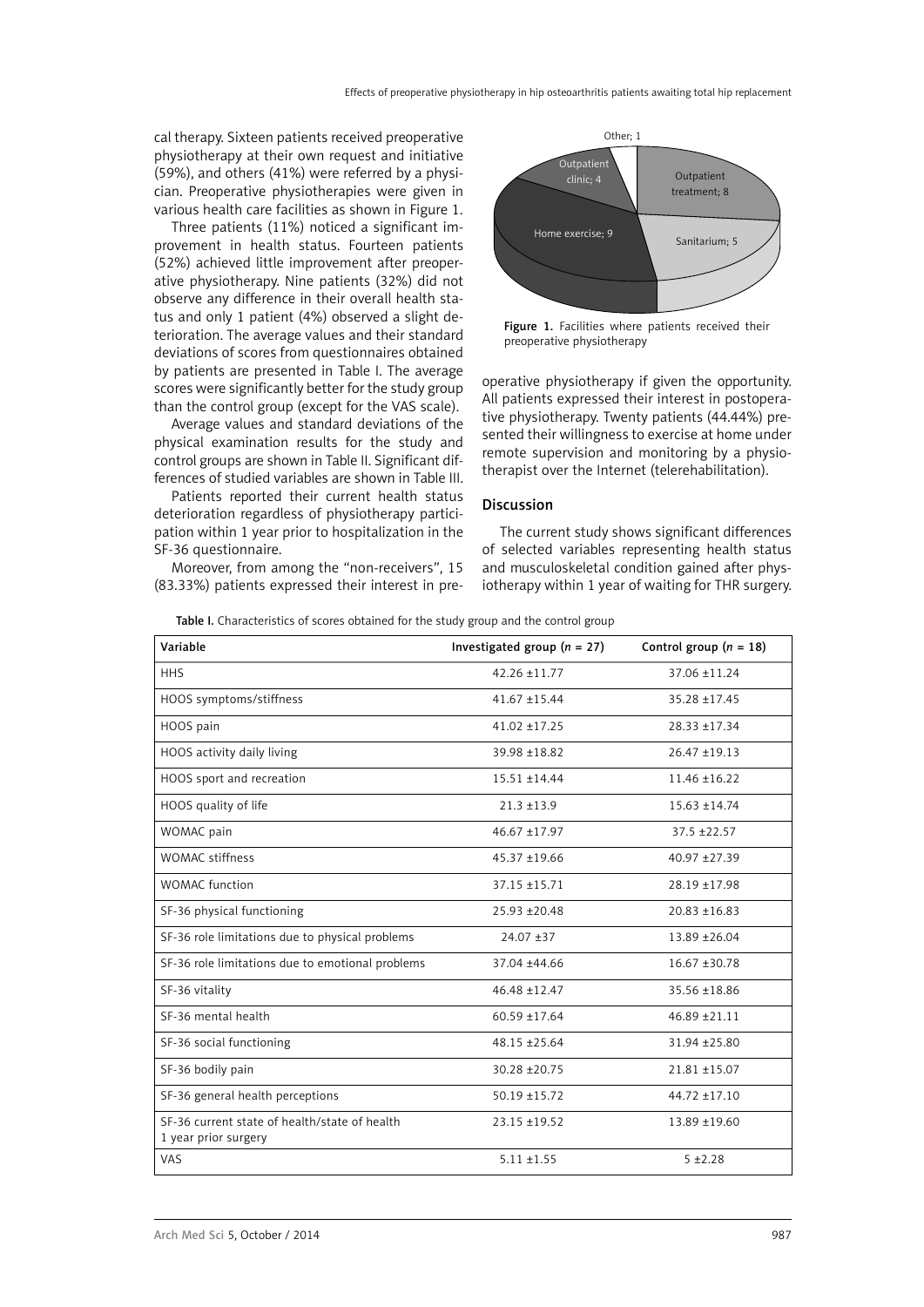|        |  |  |  | <b>Table II.</b> Average values and standard deviations of the physical examination results for the study and control |  |  |  |
|--------|--|--|--|-----------------------------------------------------------------------------------------------------------------------|--|--|--|
| groups |  |  |  |                                                                                                                       |  |  |  |

| Variable                                      | Investigated group ( $n = 27$ ) | Control group $(n = 18)$ |
|-----------------------------------------------|---------------------------------|--------------------------|
| Difference: P1                                | $-0.04 \pm 2.08$                | $-0.17 \pm 1.82$         |
| Difference: P2                                | $0.44 \pm 1.69$                 | $0.78 \pm 1.44$          |
| Difference: U1                                | $2.44 \pm 3.85$                 | $0.89 + 2.91$            |
| Difference: U2                                | $0.85 + 3.45$                   | $-0.56 \pm 4.42$         |
| Difference: direct leg - length               | $2 + 3.21$                      | $-0.67 + 2.61$           |
| Difference: indirect leg - length             | $1.44 \pm 2.67$                 | $-0.06 \pm 2.41$         |
| Difference: active flexion rotation rom       | 25.19 ± 26.69                   | $16.39 \pm 30.19$        |
| Difference: passive flexion rotation rom      | 19.81 ±20.96                    | 19.72 ±33.54             |
| Difference: active extention rotation rom     | $5.74 \pm 6.75$                 | $3.06 + 5.98$            |
| Difference: passive extention rotation rom    | $6.3 \pm 8.16$                  | $3.06 \pm 7.7$           |
| Difference: active abduction rotation rom     | $8.52 \pm 7.18$                 | $8.06 \pm 10.02$         |
| Difference: passive abduction rotation rom    | $8.15 \pm 7.61$                 | $10.56 \pm 10.13$        |
| Difference: active adduction rotation rom     | $4.07 + 4.61$                   | $4.17 \pm 8.27$          |
| Difference: passive adduction rotation rom    | $4.07 + 5.89$                   | $5 + 7.07$               |
| Difference: active int. rotation rom          | 11.48 ±10.08                    | $4.17 + 9.12$            |
| Difference: passive int. rotation rom         | 12.22 ±10.41                    | $3.61 + 9.36$            |
| Difference: active ext. rotation rom          | 5.56 ±9.34                      | $10.56 \pm 7.84$         |
| Difference: passive ext. rotation rom         | $6.49 + 9.49$                   | $8.89 + 8.14$            |
| Difference: flexion muscle strength           | $0.63 + 0.69$                   | $0.61 + 0.76$            |
| Difference: extention muscle strength         | $0.65 \pm 1.13$                 | $0.03 \pm 0.74$          |
| Difference: abduction muscle strength         | $0.59 + 0.73$                   | $0.83 + 0.86$            |
| Difference: adduction muscle strength         | $0.33 + 0.92$                   | $0.58 + 0.81$            |
| Difference: internal rotation muscle strength | $0.74 \pm 0.89$                 | $0.31 \pm 0.88$          |
| Difference: external rotation muscle strength | $0.33 + 0.72$                   | $0.42 \pm 0.83$          |

Table III. Variables found significantly different between physiotherapy "receivers" and "non-receivers" (bold represents significant difference)

| Variable                                  | <b>AVG</b><br>investigated group | <b>AVG</b><br>control group | Test $T$ | Value of p |
|-------------------------------------------|----------------------------------|-----------------------------|----------|------------|
| HOOS activity daily living                | 39.97810                         | 26.47059                    | 2.34315  | 0.023816   |
| SF-36 vitality                            | 46.48148                         | 35.55556                    | 2.34457  | 0.023737   |
| SF-36 mental health                       | 60.59259                         | 46.88889                    | 2.35955  | 0.022907   |
| SF-36 social functioning                  | 48.14815                         | 31.94444                    | 2.07153  | 0.044343   |
| Difference: functional limb - length      | 2.00000                          | $-0.66667$                  | 2.93258  | 0.005370   |
| Difference: active internal rotation rom  | 11.48148                         | 4.16667                     | 2.47599  | 0.017301   |
| Difference: passive internal rotation rom | 12.22222                         | 3.61111                     | 2.82762  | 0.007092   |

The strength of this study is the focus on the group of patients directly before THR waiting a long time for the surgery. This study has some limitations. First of all the study groups were not cohorts. Patients were asked to retrospect their physiotherapy participation. Another limitation comes from inequality of the physiotherapy programmes that were received by patients. The quality, protocols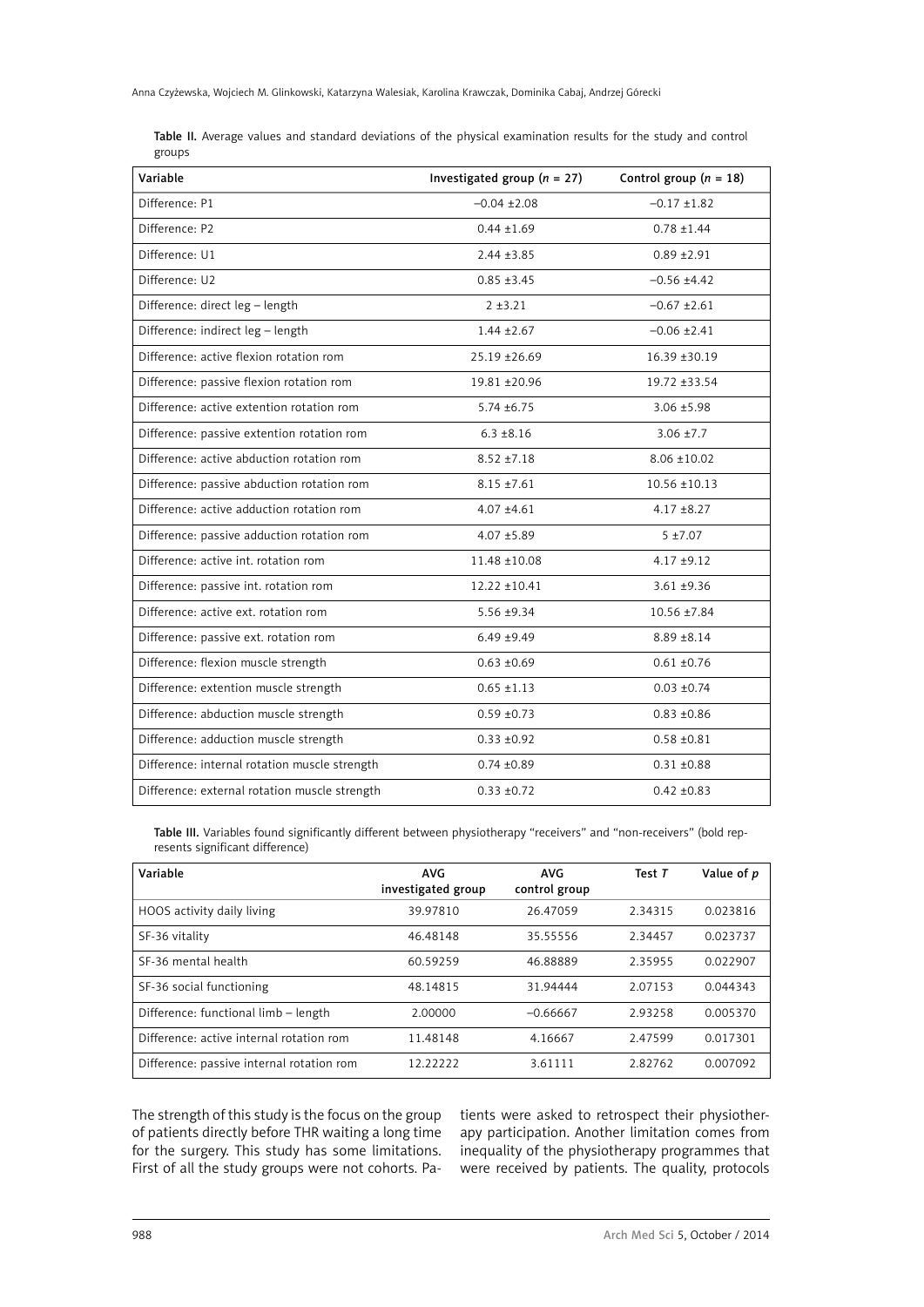and intensity of physiotherapy given to patients were not standardized. Most often, therapeutic exercise treatment guidelines are based only on the opinion of the individual professionals [27]. The only comparable descriptor of the physiotherapy program was its duration. Regardless of the physiotherapy protocol, the results achieved in this study strongly suggest its positive influence that may make the patient more fit and strong before the extensive surgery. This study also shows that hip OA patients are not routinely referred for preoperative physiotherapy when they are on the waiting list for THR surgery. The majority of patients from both groups expressed their interest in postoperative physiotherapy.

Patients awaiting hip replacement surgery suffered significant pain, functional disability and low quality of life. They predominantly reported worsening of their current health status within the last year prior to the surgery according to the SF-36. Quality of life oriented questionnaires showed that more than a half of examined patients gained benefits from exercising or exercising and physical therapy before surgery.

Results of randomized controlled trials demonstrated slight pain relief among patients with symptomatic hip OA, who received preoperative exercises [28].

Ferrara *et al.* [29] observed significant differences in pain expressed in the values of the visual analogue scale of pain (VAS), physical functioning according to the SF-36 questionnaire and external rotation ROM in the hip ( $p < 0.05$ ) in patients undergoing THR surgery who received preoperative physiotherapy. Notable improvement was also described for the hip abductor muscle strength. The considerable differences between the results obtained in WOMAC and HHS questionnaires were not confirmed in the current study.

In our study patients undergoing physiotherapy significantly improved in pain and activity/daily living subscales of the HOOS questionnaire and vitality, mental health, and social life domains of the SF-36 questionnaire. The difference in active and passive internal rotation was found remarkably better for physiotherapy "receivers".

Several papers have indicated that use of therapeutic exercises in conjunction with physical therapy among patients with hip osteoarthritis is effective and recommended for improving joint range of motion and reducing pain [15, 16, 30]. However, our observation of the pain VAS scores did not support that. It was found that preoperative physiotherapy may have a beneficial effect on patients' health status after THR [1]. Moreover, traditional rehabilitation based on range of joint motion or isometric muscle strengthening exercises with walking practice may be less effective than more functional rehabilitation [31]. Patients participating in preoperative rehabilitation have less fear of the surgery, a shorter period of convalescence and faster recovery of independence in locomotion and self-care [29], which should be considered as one of the main arguments for implementation of rehabilitation in the period of waiting for surgery [1, 32, 33].

Some authors contend that a preoperative exercise programme can improve physical condition, patient muscle strength before surgery and other quality of life parameters (for example those included in the WOMAC questionnaire) [8]. In the current study similar improvements were confirmed for selected functional parameters. A few authors did not observe beneficial effects of preoperative physiotherapy and education on the patients' health after surgery [8, 19, 29]. Preoperative physiotherapy may have an effect on shortening hospital stay [8, 29]. On the basis of our study it is difficult to question the presented opinion.

Hopman-Rock and Westhoff [34] found significant time effects of evaluated self-management programmes for patients with hip OA for pain, quality of life, strength of the left quadriceps muscle, knowledge, self-efficacy, body mass index, physically active lifestyle, and visits to the physical therapist. Their programme included 6 weeks of rehabilitation that consisted of health education and physical exercises. On the other hand, the study of Pisters *et al.* [35] did not confirm the long term  $(≥ 6$  months after surgery) positive results of exercises on pain and physical function in patients with coxarthrosis. Tak *et al.* [36] applied an 8-week strength exercise training programme (using fitness equipment) of 1 h per week, a home exercise programme and individualized occupational therapy consultation with dietary advice. The study showed a significant improvement in hip function in Harris Hip Score in the investigated group at the post-test (*p* < 0.05). Nevertheless, the value of improved results dropped back toward baseline at the follow-up assessment.

Home exercises improve the quality of life and reduce disability of patients with hip osteoarthritis [10]. Our own research shows that patients undergoing preoperative physiotherapy often participated in home-based exercises (33%). Galea *et al.* [37] confirmed the effectiveness of strengthening for home- and centre-based exercises. Patients after THR achieved significant improvement in quality of life, stair climbing, walking speed increase, cadence, step length and its symmetry in both groups.

The application of modern information technology in medicine is increasing the presence of telemedicine services in health care, including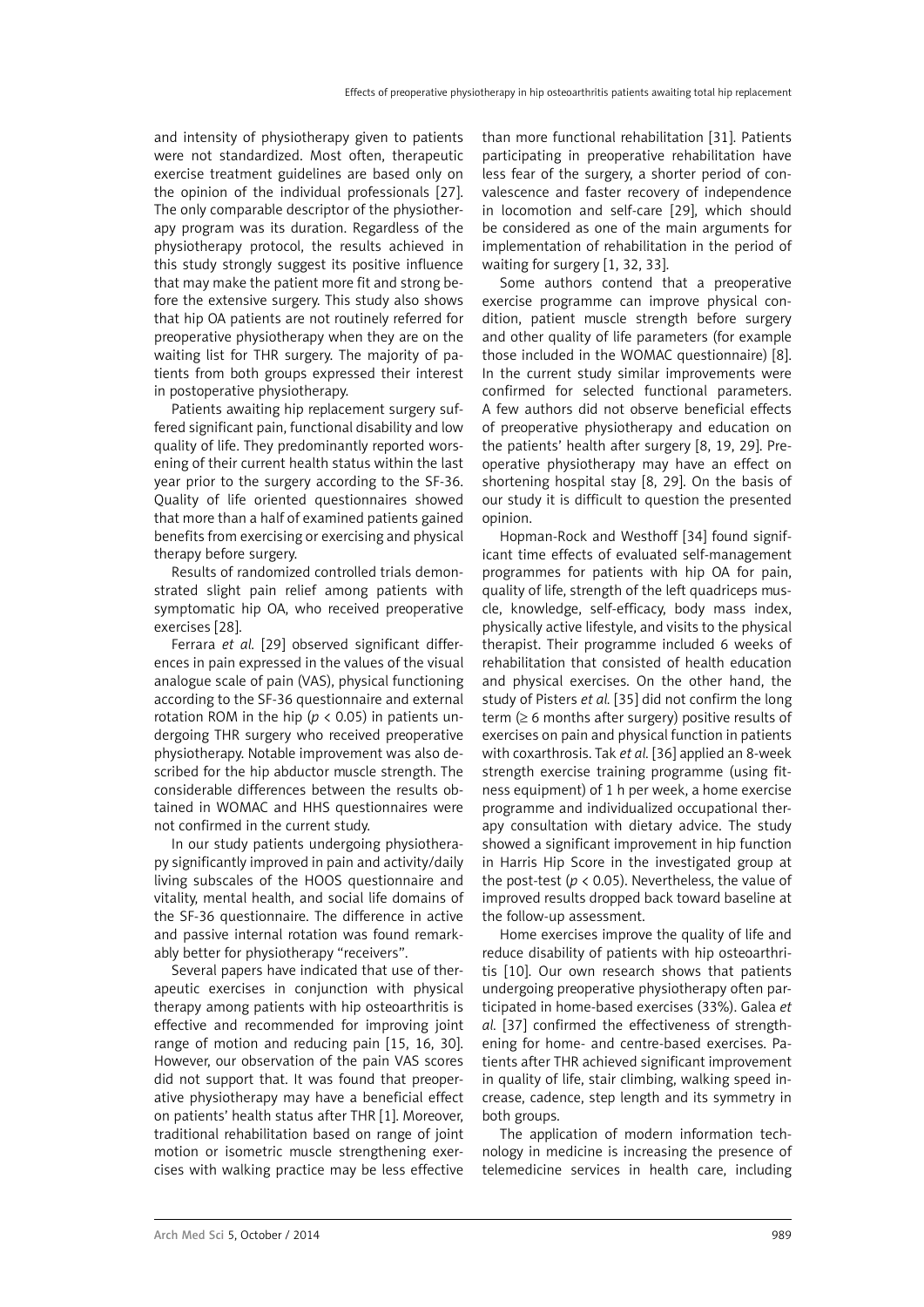telerehabilitation. It delivers added value for rehabilitation services. Telerehabilitation can become a kind of additional treatment for patients who perform home-based exercises [38, 39]. Our patients were considerably interested in a remotely supervised rehabilitation programme for patients with hip osteoarthritis (44%).

We assume that our approach presented in this study is relatively rare. The effectiveness of preoperative physiotherapy in end-stage conservative treatment of coxarthrosis is not often described in the literature. The protocol of this study covered a wide range of assessments consisting of several questionnaires concerning physical and mental health and quality of life. The majority of them supplemented each other rather than overlapped. Several issues touched in this study require further investigation because of the rather preliminary character of this study.

Due to the integrated, collaborative and personalized approach to the treatment of locomotor system diseases (orthopaedic and rehabilitation), the efficacy of preoperative physiotherapy should be a subject of further research.

In conclusion, routine referral for physiotherapy was found unusual for patients suffering hip joint arthrosis (only 60% of examined patients). The majority of patients reported significant deterioration in their health status within 1 year before admission for THR surgery. Preoperative physiotherapy may have a positive influence on selected musculoskeletal system status indicators and the quality of life. During the period of waiting for surgery the home-based therapeutic exercises are the most common way to participate in rehabilitation. Hip osteoarthritis patients are often interested in participation in preoperative (83%) and always in postoperative physiotherapy (100%). Patients also express their interest in telerehabilitation (44%).

## Acknowledgments

This study was partially supported by the project CLEAR ((ICT-PSP-224985) Clinical Leading Environment for the Assessment and validation of Rehabilitation Protocols for home care).

### References

- 1. Minns Lowe CJ, Barker KL, Dewey ME, Sackley CM. Effectiveness of physiotherapy exercise following hip arthroplasty for osteoarthritis: a systematic review of clinical trials. BMC Musculoskelet Disord 2009; 10: 98.
- 2. DeLisa J, Gans B, Walsh N, et al. Physical medicine and rehabilitation: principles and practice. 4th ed. 2005; 4.
- 3. Woolf AD, Pfleger B. Burden of major musculoskeletal conditions. Bulletin of the World Health Organization 2003; 81: 646-56.
- 4. Felson DT. An update on the pathogenesis and epidemiology of osteoarthritis. Radiol Clin North Am 2004;  $42 \cdot 1 - 9$
- 5. Murphy LB, Helmick CG, Schwartz TA, et al. One in four people may develop symptomatic hip osteoarthritis in his or her lifetime. Osteoarthritis Cartilage 2010; 18: 1372-9.
- 6. Escalante Y, Saavedra JM, García-Hermoso A, Silva AJ, Barbosa TM. Physical exercise and reduction of pain in adults with lower limb osteoarthritis: a systematic review. J Back Musculoskelet Rehabil 2010; 23: 175-86.
- 7. Escalante Y, Garcia-Hermoso A, Saavedra JM. Effects of exercise on functional aerobic capacity in lower limb osteoarthritis: a systematic review. J Sci Med Sport 2011; 14: 190-8.
- 8. Rooks DS, Huang J, Bierbaum BE, et al. Effect of preoperative exercise on measures of functional status in men and women undergoing total hip and knee arthroplasty. Arthritis Rheum 2006; 55: 700-8.
- 9. Hoeksma HL, Dekker J, Ronday HK, et al. Comparison of manual therapy and exercise therapy in osteoarthritis of the hip: a randomized clinical trial. Arthritis Rheum 2004; 51: 722-9.
- 10. Khan F, Ng L, Gonzalez S, Hale T, Turner-Stokes L. Multidisciplinary rehabilitation programmes following joint replacement at the hip and knee in chronic arthropathy. Cochrane Database Syst Rev 2008; 2: CD004957.
- 11. Räsänen P, Paavolainen P, Sintonen H, et al. Effectiveness of hip or knee replacement surgery in terms of quality-adjusted life years and costs. Acta Orthop 2007; 78: 108-15.
- 12. Dieppe P, Judge A, Williams S, et al.; EUROHIP Study Group. Variations in the pre-operative status of patients coming to primary hip replacement for osteoarthritis in European orthopaedic centres. BMC Musculoskelet Disord 2009; 10: 19.
- 13. Lenssen AF, de Bie RA. Role of physiotherapy in peri-operative management in total knee and hip surgery. Injury 2006; 37 Suppl. 5: S41-3.
- 14. Dauty M, Genty M, Ribinik P. Physical training in rehabilitation programs before and after total hip and knee arthroplasty. Ann Readapt Med Phys 2007; 50: 462-8, 455-61.
- 15. Hunter DJ, Felson DT. Osteoarthritis. BMJ 2006; 332: 639-42.
- 16. Zhang W, Moskowitz RW, Nuki G, et al. OARSI recommendations for the management of hip and knee osteoarthritis. Part II: OARSI evidence-based, expert consensus guidelines. Osteoarthritis Cartilage 2008; 16: 137-62.
- 17. Mujovic N, Mujovic N, Subotic D, et al. Preoperative pulmonary rehabilitation in patients with non-small cell lung cancer and chronic obstructive pulmonary disease. Arch Med Sci 2014; 10: 68-75.
- 18. Barbay K. Research evidence for the use of preoperative exercise in patients preparing for total hip or total knee arthroplasty. Orthop Nurs 2009; 28: 127-33.
- 19. Coudeyre E, Jardin C, Givron P, Ribinik P, Revel M, Rannou F. Could preoperative rehabilitation modify postoperative outcomes after total hip and knee arthroplasty? Elaboration of French clinical practice guidelines. Ann Readapt Med Phys 2007; 50: 189-97.
- 20. Gocen Z, Sen A, Unver B, Karatosun V, Gunal I. The effect of preoperative physiotherapy and education on the outcome of total hip replacement: a prospective randomized controlled trial. Clin Rehabil 2004; 18: 353-8.